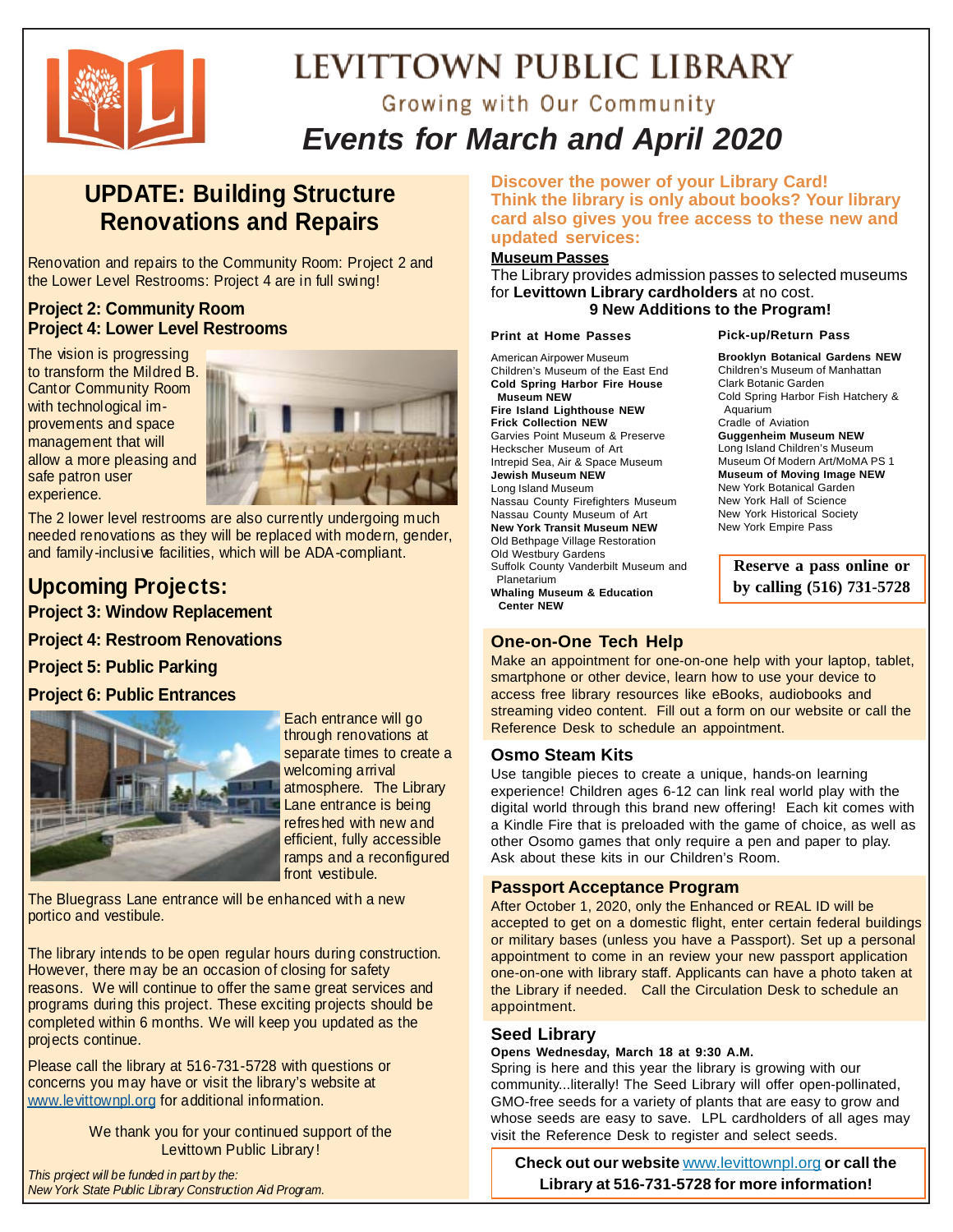**Adult Programs**

*Adult Programs (ages 18+) requiring registration or tickets will list a start date for LUFSD residents, non-resident availability will start one week after, unless otherwise stated. Some registrations may be online. Programs may be altered due to unforeseen circumstances. Registered participants should be present when a program is scheduled to begin, a latecomer's place may be forfeited.*



This year's Long Island Reads choice is *The Light from Other Stars* written by author Erika Swyler, a Long Island FROM **UINET BILLY** WITHOUT BUT THAT THE TOPICS realted to the book will have the LI Reads symbol:

# **Library Bus Trip:**

**\$80.00 per person includes: bus, tour, zoo, A Stroll Through Central Park Tuesday, June 2, 2020**



**snacks, and tour guide & bus driver gratuity. Limited tickets will be on sale for LUFSD residents beginning**

**Thursday, March 19 at 6:00 p.m. Remaining tickets will be on sale at the Circulation Desk. Non resident tickets are available beginning Friday, March 27 at 9:30 a.m. Money order or check accepted (no cash), made payable to the Levittown Public Library. Visit the library or our website www.levittownpl.org for more details. Limit two tickets per patron.**

We depart for Central Park in the heart of Manhattan at 8:00 a.m. We will ride along the perimeter of the park getting on and off the bus to see iconic sites and landmarks such as Strawberry Fields, the Conservatory Gardens, Cleopatra's Needle (3,000 year old Egyptian Obelisk), Bethesda Fountain & Terrace, and the amazing blooms of The Promenade Mall for photos. After the tour, you will have time on your own for lunch, shopping/browsing on 5th Ave. and visit the Central Park Zoo. Admission to the zoo is included and lunch is on your own. We will return at approximately 6:00 p.m.

### **Library Board Meetings**

The Board of Trustees meetings are open to the public. The agenda includes a Period for Public Expression. The next meetings are Wednesdays, March 4 and April 1 at 8:00 p.m.

#### **Free AARP Income Tax-Aide for ages 60+ Tuesdays and Fridays: February 4 - April 10 from 10 a.m. - 1 p.m. by appointment only.**

*Ongoing registration at the Reference Desk or call 731-5728.* AARP Tax-Aide is a free tax counseling and preparation service helping low and middle-income taxpayers, *with special attention to those ages 60 and older.* **AARP Tax Aides do not prepare returns that include rental property, military income, alternative minimum tax, or those with many stock transactions.** AARP Tax-Aide is administered by the AARP Foundation, in cooperation with the IRS. Electronic filing *(e\*filing)* is recommended by the IRS. Please ask upon registration what materials you will need to bring or visit our website www.levittownpl.org

**Exercise Classes: Each program has a separate registration and non-refundable fee, check or money order, made payable to the Levittown Public Library, due upon registration for each person. Each registered person must sign a physical release form prior to the first class.**

#### **Stretching & Toning with Lois** \$30 fee for 10 classes **Mondays, April 13 - June 22, choose 9:30 or 11:00 a.m.**

**(no class on 5/25)**

*Single in-person registration for LUFSD residents begins Monday, March 30 at 9:30 a.m.*

#### **Egoscue with Kimberly Sundays, April 5 - May 17, 1:30 p.m.** \$15 fee for 5 classes

*Single in-person registration for LUFSD residents begins Monday, March 23 at 6:00 p.m. (No class 4/12 & 5/10)* A postural therapy designed to eliminate chronic pain.

# Live  $\omega$  the LPL

*Live @ the LPL Policy: Limit 2 tickets per patron. Doors open for ticket holders 20 minutes prior to showtime. Ticket holders must be in seats 5 minutes prior to showtime or the seats may be forfeited. Walk-ins are welcome based on seating availability 5 minutes prior to the show. Light refreshments served.*

#### **Ed Ryan**

### **Friday, March 6, 7:30 - 8:30 p.m.**

*In-person tickets are available at the Circulation Desk.* Enjoy a night of entertainment with American-Irish music and the comedic antics of Ed Ryan.

### **Laughs with Stevie GB**

**Friday, April 17, 7:30 - 8:30 p.m.** *In-person tickets are available for LUFSD residents*

*beginning Friday, March 13 at 6:00 p.m.* Stevie GB is known as the worlds funniest accountant.

**Singles Discussion & Support Group** Join Stevie for some good clean laughs!

### **Wednesday, March 4 & Thursday, April 23, 4:00 p.m.** *Open to all adults.*

Join Life Coach Marla Matthews for open discussions.

#### **Current Events Discussion Group Tuesdays, March 10 & April 21, 1:00 p.m.**

*Open to all adult ages.* Explore behind the headlines with Jack Bilello.

### **Recognizing The Active Shooter Threat Tuesday, March 10, 3:00 p.m.**

Professor Coll will examine the active shooter threat by analyzing three tragic events and the way law enforcement currently responds.

**Notable Noshes A Trip to Paris**



Experience a multimedia account of Faye's food trip to Paris.

## **Foods and Recipes for a Healthier Planet**

**Wednesday, April 22, 7:00 p.m.**

Celebrate Earth Day! Learn about foods for a healthier you & planet. *In-person, by phone, or online registration for LUFSD residents begins Wednesday, March 11 at 6:00 p.m. May register 2 people.*

# **Craft Workshops**

Each workshop has a separate registration and non-refundable fee, check or money order, made payable to the Levittown Public Library, due upon registration for each person.

### **Spring Ceramic Music Box Tuesday, March 31,**

**choose either 11:00 a.m. or 6:00 p.m.** \$10 fee

### *In-person registration for LUFSD residents begins Tuesday,*

Celebrate Spring and paint a whimsical musical ceramic piece. Must choose between the fairy or the bunny upon registration. *May register 2 people. 3/10 at 9:30 a.m. for the 11 a.m. session and 6 p.m. for the 6 p.m. session.*

Join Catherine Martin and paint a decorative flag with starfish.

**Wooden American Flag Wednesday, May 13, 6:30 p.m.** \$8 fee

*In-person registration for LUFSD residents begins Wednesday, April 22 at 6:00 p.m. May register 2 people.*



*Notable Noshes*



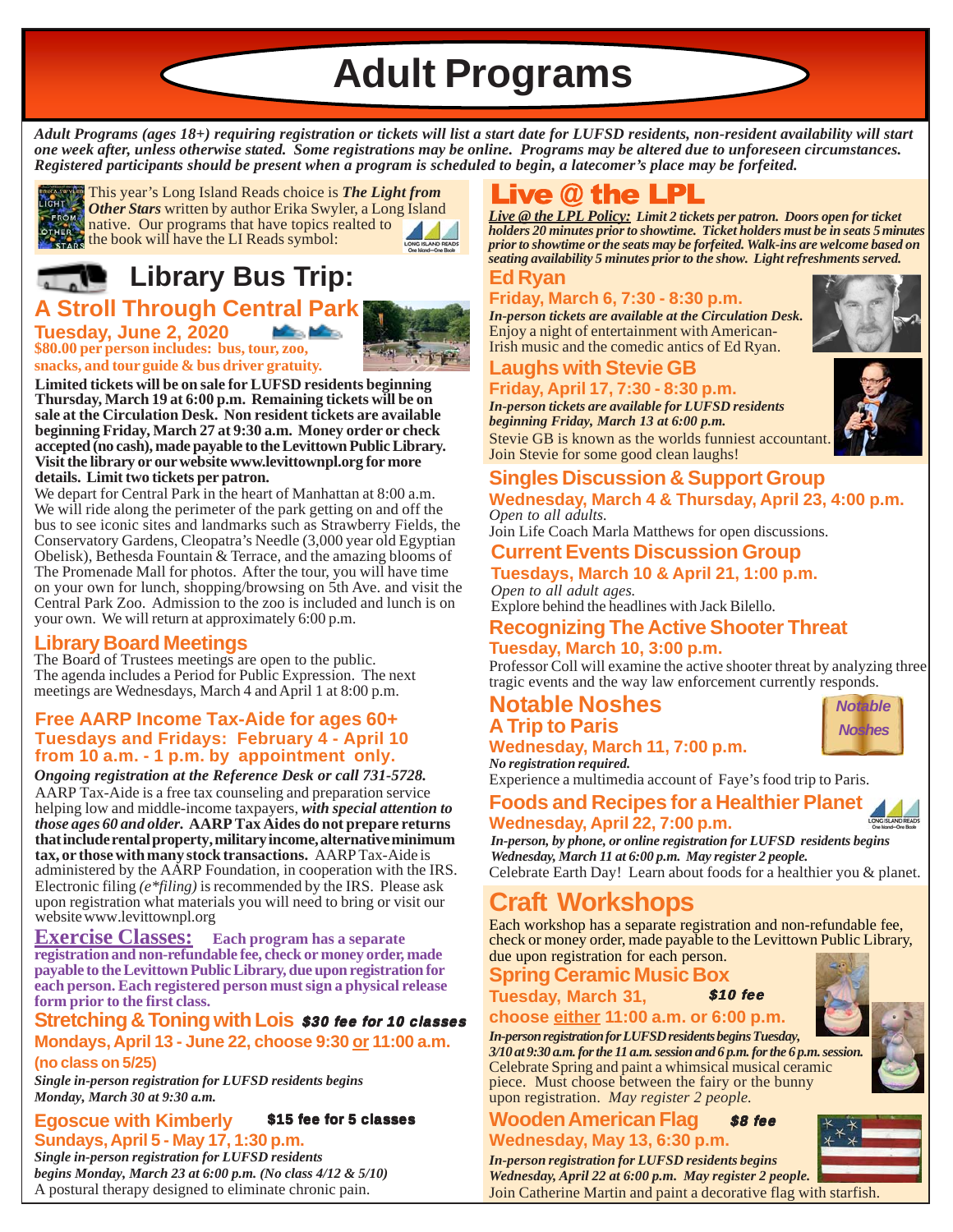**Adult Programs**

### **Women Military Veterans of Long Island Wednesday, March 18, 3:30 p.m.**

#### **This program is sponsored by The League of Women Voters. No registration required.**

Sharran Chambers-Murphy will speak about her tours of duty when she actively served this country and will share resources available for veterans and the service members of all military branches.

# **All about the Seed Library**

**Thursday, March 19, 7:00 p.m.** *In-person, by phone, or online registration for LUFSD residents begins*

*Wednesday, March 4 at 6:00 p.m. May register 2 people.*

### Decorate a pot, plant a seed and learn about our new Seed Library.

**Eminent Women of Long Island's History Tuesday, March 24, 3:30 p.m.**



Dr. Naylor will speak about little known heroines including dazzling aviators, doctors, first ladies, and pioneer's of women's suffrage.

### **Special Level Craft Classes**

There are no fees for these craft classes designed for adults with special needs run by Doreen McIlwaine, Special Education Coordinator/Behavioral Specialist.

*In-person, by phone, or online registration for one or both classes for LUFSD residents begins Tuesday, March 3 at 9:30 a.m. and Friday, March 6 for non-residents. May register 2 people.*

### **Springtime Apron**

**Wednesday, March 11, 10:30 a.m.**

Decorate a fabric apron to use during the Spring Holidays.

**Paper Straw Patriotic Wreath**

**Thursday, April 30, 10:30 a.m.**

Create a wreath using straws for Memorial Day and Fourth of July.

# **MEW Memory Connection Crafts**



There are no fees for these craft classes designed for adults with memory loss/dementia run by Doreen McIlwaine, Special Education Coordinator/Behavioral Specialist. *In-person, by phone, or online registration for one or both classes for LUFSD residents begins Monday, March 2 at 9:30 a.m. and Monday, March 9 for non-residents. May register alone or with a with caregiver.*

**Fabric Springtime Apron**

### **Wednesday, March 11, 2:00 p.m.**

Decorate a fabric apron to use during the Spring Holidays.

### **Patriotic Wreath**

**Thursday, April 30, 2:00 p.m.**

Create a decorative wreath for Memorial Day and Fourth of July.



## **Cooking Classes**

Each class has a separate registration and nonrefundable \$5.00 fee, check or money order, made payable to the Levittown Public Library, due upon registration for each person. May register 2 people.

#### **Irish Soda Bread Muffins Friday, March 6, choose between 2:30 & 6:30 p.m.**

*In-person registration for LUFSD residents began Thursday, 2/13 at 9:30 a.m. for the 2:30 p.m. session and 6:00 p.m. for the 6:30 p.m. session.*

Make St. Patrick's Day special by creating 10 muffins with Chef Rob to take home and bake. You will be given a list of utensils to bring.

#### **The Scoop on Cookie Dough Wednesday, April 15, 6:30 p.m.**

Join the Baking Coach and learn how altering your dough will change your outcome. Everyone goes home with a batch of cookie dough. *In-person registration for LUFSD residents begins Wednesday, 3/18 at 6 p.m.*

### **March & April Exhibit & Display Cases: Levittown Public Schools**

**Salk Middle School from 3/1 through 3/29 with Artists' reception on 3/5, from 6:00 - 7:30 p.m. Wisdom Lane Middle School from 4/1 through 4/29 with Artists' reception on 4/7, from 6:00 - 7:30 p.m.**

### **Page Turners Book Discussion Group**

*The Wonder* **by Emma Donoghue Tuesday, March 17, 7:00 p.m.**

Set in the Irish Midlands in 1859, a English nurse is sent to observe an 11-year-old girl who has survived without eating for months.

### *The Nickel Boys* **by Colson Whitehead Monday, April 6, 1:00 p.m.**

*Light from Other Stars* **by Erika Swyler** The story of two boys sentenced to a hellish reform school in Florida.

ONG ISLAND READS

### **Tuesday, April 21, 7:00 p.m.**

This Long Island Reads 2020 Choice keenly illuminates the magical limits of science while exploring, in detail, the bonds of family, friendship, and love of home. Author Erika Swyler will be appearing at the LI Reads Selection Award event on Sunday, April 19, 2:00 p.m. For tickets and information please visit: https://cutt.ly/lireads 2020tickets.

### **Adult Book Discussion with Fran Cohen** *Educated: A Memoir* **by Tara Westover Monday, March 9, 1:00 p.m.**

A young girl who, kept out of school, leaves her survivalist family and goes on to earn her PHD from Cambridge University.

### *Love and Other Consolation Prizes* **by Jamie Ford**

**Monday, May 11, 1:00 p.m.** This is a powerful novel inspired by a true story of a boy whose life is transformed at the Seattle 1909 World's Fair.

**Classic Movies with "The Movie Man"**

**Monday, March 23, 1:00 p.m.** John Carpenter will discuss the movies prior to the screenings.

*Lightning Strikes Twice* **1934 with short** *Hot Money*

(1hr. 21 min.) Mystery/Comedy (Thelma Todd & Ben Lyon)

**Friday, April 17, 1:00 p.m.**

*A Connecticut Yankee* **1931**

(1hr. 25 min.) Time Travel/Comedy (Will Rogers & Myrna Loy)

# **Friday Cinema**<br>No tickets required.



#### **March 27,** *Knives Out* **6:30 p.m. Showing Only**

A tribute to mastermind Agatha Christie, modern-day murder mystery where everyone is suspect. Starring: Daniel Craig & Jamie Lee Curtis Rated PG-13 2hrs. 10 min. (Drama/Thriller/Comedy)

#### **April 24,** *A* **Beautiful Day in the Neighborhood 1:30 p.m. and 6:30 p.m.**



A story of kindness based on the real-life friendship between Fred Rogers and journalist Tom Junod. Starring: Tom Hanks & Matthew Rhys Rated PG 1hr. 49 min. (Drama)





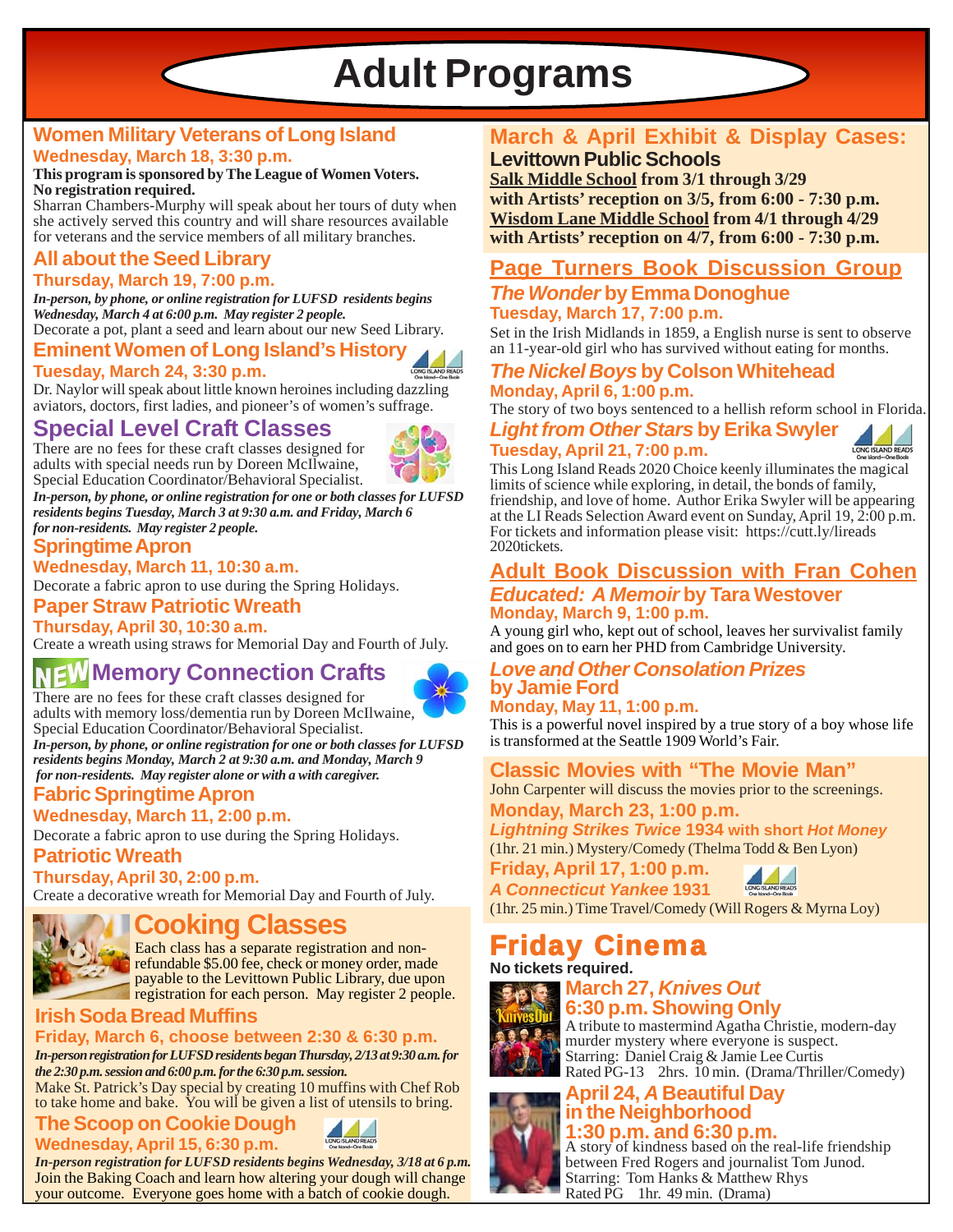**Young Adult Programs**

Unless otherwise stated, all programs are for teens in grades 6 through 12 and registration for teen programs takes place online, at levittownpl.org. Space permitting, non-resident teen registration will start one week after LUFSD teen registration. Preference is given to LUFSD residents for programs requiring registration. Registered participants must be present when the program is scheduled to begin. We regret that a latecomer's place may be given to those on the waiting list.



**We have many resources to help you succeed in school. Come in and use our laptop computers, study room, online databases, study guides, and reference books.**

**Or, if you need a break from schoolwork, play a game or relax with friends in our comfortable gaming room.**

### **Book a Librarian**

Need one-on-one reference assistance for your assignment or research? This service allows you to reserve a free half hour session with a Young Adult Services librarian. Appointments can be made Monday - Friday between 3 - 5 PM. *Ongoing registration is available online.*

# **Community Service Programs**

### **Toy Clean Up**

### **Tuesdays, March 10 or 17 and April 7 or 28, 7:00 - 8:00 p.m.**

*Space is limited, please only sign up ONCE per month. Registration for LUFSD teens begins 2 weeks prior to each session.*

Cleanup & organize the toys in the Children's room. **You will receive 1 hour of community service per session.**

# **Summer Craft Prep**

**Thursday, March 19, 3:45 - 4:45 p.m. Wednesday, April 1, 3:45 - 4:45 p.m. Thursday, April 23, 3:45 - 4:45 p.m.**

*Registration for LUFSD teens begins 2 weeks prior to each session.*

Help the Children's Department prepare their craft kits for the summer.

**You will receive 1 hour of community service per session.**

### **Troopon Club Tuesday, March 24, 5:30 - 7:30 p.m. Saturday, April 11, 2:00 - 4:00 p.m.**

*Registration for LUFSD teens begins 2 weeks prior to each session.* Cut-out, sort and total manufacturer's coupons to be sent to military families.



**You will receive 2 hours of community service per session.**

### **Teen GSA Tuesdays, March 17 and April 21, 7:00 - 8:30 p.m.**

*Sign up for push notifications at rmd.at/levittowng* Join our group for a night of fun!



# **STEAM Programs**

### **Coding with Raspberry Pi Monday, March 16, 3:45 - 4:45 p.m. and Tuesday, April 14, 2:30 - 4:00 p.m.**

*Registration for LUFSD teens begins 2 weeks prior to each session.*

Teens will learn how to code with Raspberry Pi, which will allow them to control various devices and build their own electronics.

### **Create Your Own Digital Music with Audacity**

#### **No prior experience necessary. Monday, March 23, 4:30 - 6:00 p.m.**

*Registration for LUFSD teens begins Monday, March 2.* Celebrate World Listening Day by learning how to use the free software Audacity. Learn to create your own music using various audio clips from creative common audio clip websites. Learn how to compile various music tracks, record audio, and add effects to alter the sound of music.

# **CodeLI Night**

### **Tuesday, March 24, 5:00 - 8:00 p.m.**

*Registration for LUFSD teens begins Tuesday, March 3.* Join kidOYO mentors to program your own game and play it using the hardware and circuitry you create. Students will be working with MIT's Scratch language and the Arduino-based MaKey MaKey. If you have your own laptop, please bring it. We have a limited number of laptops that can be loaned out. Students must have an email address to get an OYOclass account, and get access to coding tools and content. For more details: make.oyoclass.com/page/levittownpl





### **Minecraft Monday Monday, April 13, 2:30 - 4:00 p.m.**

*Registration for LUFSD teens begins Monday, March 30.* Join our adventures as we work together to battle Pillagers, slay the Ender Dragon and build wondrous creations.

### **Edible Bouquets Friday, March 20, 5:00 - 6:00 p.m.**

*Registration for LUFSD teens begins Friday, March 6.* Teens will cut fruit into fun shapes and build a bouquet of fruit.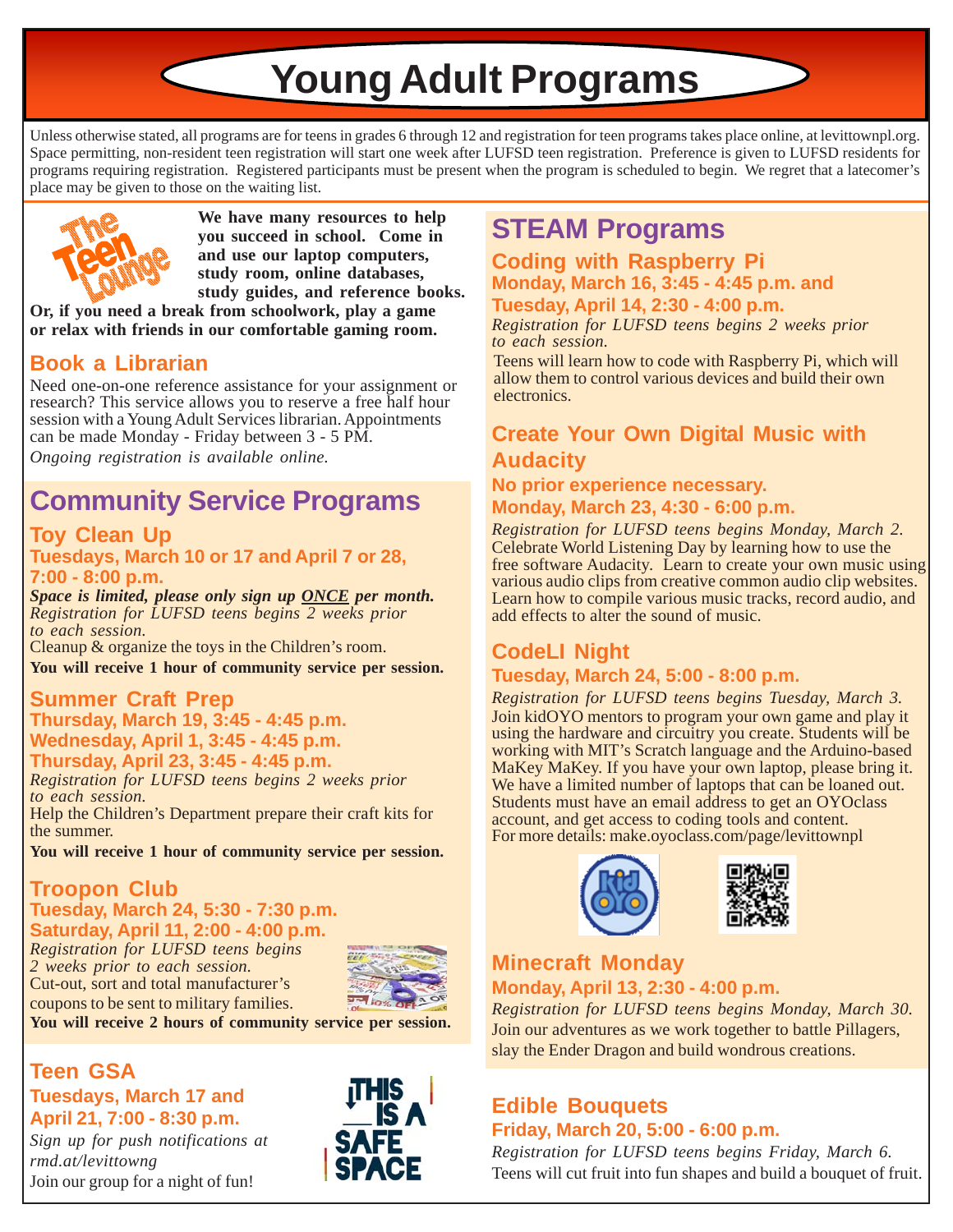# **Young Adult Programs**

### **Teen Book Club** *Look Both Ways* **by Jason Reynolds Friday, April 10**



**11:00 a.m. - 12:00 p.m.** *Registration for LUFSD teens begins Friday, March 13.*

 $\subset$ 

Hello readers! The next book we will be reading is *Look Both Ways* **by Jason Reynolds.** Don't worry if you don't get a chance to finish the book in time, we will still talk about what you have read and eat snacks! Please pick up a copy of the book at the Circulation Desk.

# **Babysitting & First Aid Workshop**

**Tuesday, April 14, 3:00 - 5:00 p.m.** *Registration for LUFSD teens begins*

*Tuesday, March 31.*

Learn babysitting and first aid skills with R.N. JoAnn Tanck and Georgette Basso from the Maternal Care Unit of Winthrop University Hospital. Bring a doll or stuffed toy for practice. Certificates will be awarded to participants after the program.

### **Spring Meadow Painting on Canvas Thursday, April 16, 4:30 - 5:30 p.m.**

*Registration for LUFSD teens begins Thursday, April 2.* Welcome spring with this amazing painting technique. Teens will use paint splatters to create the illusion of a field filled with flowers.

### **Spring Cupcake Decoration Friday, April 17, 4:30 - 6:00 p.m.**

*Registration for LUFSD teens begins Friday, April 3.* Join us for some decorating fun! Hosted by your fellow teens, we'll pipe frosting, scatter sprinkles, and place a cherry on top of delicious cupcakes. Have fun and use your creativity to make eye-catching and yummy treats.

### **Learn to Design Game Characters Monday, April 20, 4:30 - 6:00 p.m.**

*Registration for LUFSD teens begins Monday, April 6.* A quick but easy step by step drawing art class on how to design game characters. Artist Kelly Gordon is back to run this awesome program!

### **Teen Texting and Cyber Safety**

### **Monday, April 27, 6:30 - 7:30 p.m.**

*Registration for LUFSD teens and parents begins Monday, March 30.*

#### **Presented by Parents for Meaghan's Law, this program is for teens and their parents.**

This workshop will discuss the law pertaining to texting and online communication. Participants will better understand the digital trail we leave and how to report any online incident.

# **Table Top Game Day**

### **Saturday, April 18, 11:00 a.m. - 4:30 p.m.**

Drop in throughout the day and play all kinds of table top games, such as Pandemic, Sushi Go, and Mysterium. Learn new games or play familiar ones. We will have two events

during the day that require registration.

*Registration for LUFSD teens for the following programs begins Friday, April 3.*

### **Magic: the Gathering 11:00 a.m. - 12:30 p.m.**

Get a free Welcome Deck and learn to play this classic fantasy trading card game.

### **Introduction to Dungeons & Dragons 2:30 p.m. - 4:30 p.m.**

Learn how to make a 5th edition D&D character. Time permitting, we will play a short adventure.

### **Dungeons & Dragons Thursday, April 30, 6:30 - 8:30 p.m.**

*Registration for LUFSD teens begins Thursday, April 16.* Dungeons and Dragons is a classic role playing game. Join us as we embark on a new campaign. Our adventure will begin on Thursday, April 30 and will continue each Thursday night going forward. Space is limited.

### **Free Comic Book Day! Saturday, May 2, 10:00 a.m. - 4:00 p.m.**

*No registration required.* Stop by the library to get a free comic book (while supplies last).

## **College Access**

College is an important investment for your future. The amount of time and effort you spend preparing for college can ease the transition and help you get more out of the experience. Our Young Adult Services offers resources and programs to help you on your path to higher education.

### **Financial Independence for Teens**

### **Thursday, April 30, 6:30 - 8:00 p.m.**

*Registration for LUFSD teens in grades 9 - 12 begins Thursday, April 2.*

For most teens, college is the first time you'll be in charge of your own finances. This workshop outlines financial fundamentals like setting goals, making a budget, paying bills and other real-world skills. All teens and parents are welcome to attend.

### **Agate Slice Necklace & Mosaic Gift Box Friday, May 8, 4:00 - 5:00 p.m.**

*Registration for LUFSD teens begins Friday, April 24.* Agate is a translucent variety of microcrystalline quartz. Teens will use different pieces of agate to make their own necklace. They will also design their own mosaic gift box, which could make a great present for Mother's Day.

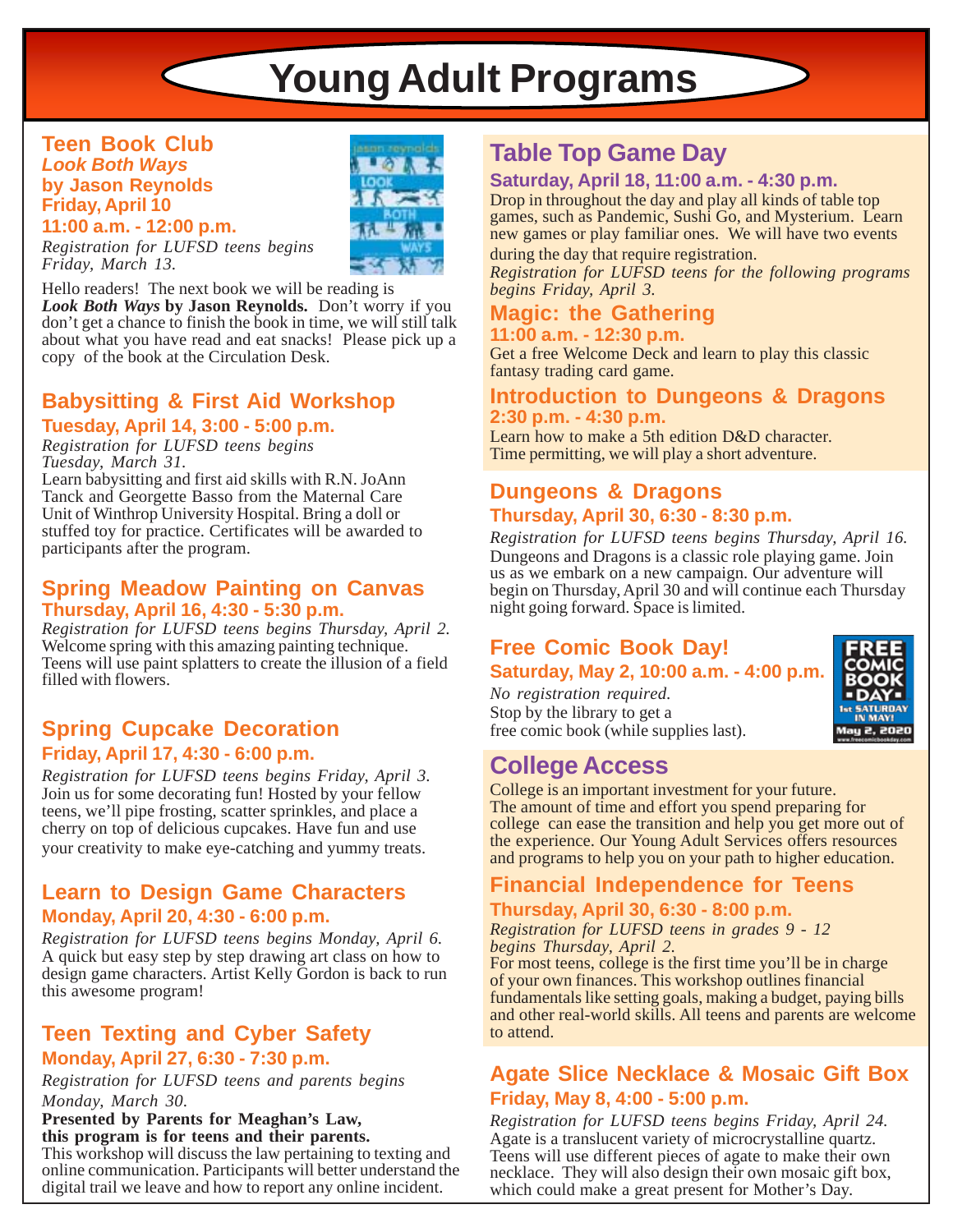# Children's Department

**Preference is given to LUFSD residents for programs requiring registration. Space permitting, non-residents may register the day before a program. Registration begins at 9:00 a.m. on the day listed unless otherwise noted. Patrons may register online with a valid library card. If you need assistance, you may call the Children's Room at 731-5728 ext. 500. Some programs require in-person registration and/or tickets. Registered participants must be present when the program is scheduled to begin. Storytime: Birth certificate must be shown at the first storytime class. Children may be registered for only one storytime program per session.**

### **BABY AND ME TIME**

### **AGES 4 MONTHS to 18 MONTHS**

A lapsit program for baby and **one adult** with music, movement, a story and time to socialize. *Separate registration is required for each session.*



#### **Friday, April 3, 10:00 - 10:45 a.m.** *Registration begins Friday, March 27.*

**Friday, April 24, 10:00 - 10:45 a.m.** *Registration begins Friday, April 17.* **Friday, May 15, 10:00 - 10:45 a.m.**

*Registration begins Friday, May 8.*

### **ALL TOGETHER NOW – AGES 1 ½ - 3 ½**

**(children born between October 2016 – October 2018)**

The perfect storytime for families with children close in age. Enjoy stories and flannels, with music and movement for children with **one adult**.

**Thursdays, April 2, 23, & 30 Choose between sessions 10:15 a.m. or 11:00 a.m.** *Registration begins Monday, March 23.*

### **ON MY OWN PRE-SCHOOL DISCOVERY**

**For AGES 3 ½ - 5 (children not yet in kindergarten and born between December 2014 - October 2016)**

For children on their own, this program incorporates skills needed to succeed in kindergarten. Adults will remain close by in our Children's room.

**Tuesdays, April 7, 21 & 28 from 1:30 - 2:30 p.m.** *Registration begins Wednesday, March 25.*

# **L St @rytime** <br>AGES 2 1/2 - 3 1/2 @ Starbucks

#### **(children born between October 2016 – October 2017** *(presented at the Levittown Starbucks - 3240 Hempstead*

*Turnpike - in the King Kullen Shopping Center)* In partnership with Starbucks, join us as we present a storytime in your neighborhood coffee shop. *Separate registration is required for each session.* **Tuesday, April 7, 11:00 a.m.** *Registration begins Tuesday, March 24.*

**Tuesday, April 21, 11:00 a.m.** *Registration begins Tuesday, April 7.* **Tuesday, April 28, 11:00 a.m.**

*Registration begins Tuesday, April 14.*

### **Welcome Spring - Ages 3 ½- 5 Friday, March 20 at 1:30 p.m.**

*Registration begins Friday, March 6.* Spring has arrived! Celebrate spring with a special storytime filled with books and fun activities. **Chess Meet Up**

### **LEGO Creation Club - Grades K - 4 Saturdays, March 14 & April 4 at 2:30 p.m.**

*No registration required.* Create fun LEGO creations with friends.

#### **Little Chefs - Ages 3 - 5 (children not yet in kindergarten with an Adult.) Some items may contain chocolate and traces of peanut oil. No cooking involved.**

### **Leprechaun Treat**

### **Monday, March 9**

**Choose between sessions 6:00 p.m. or 7:00 p.m.** *Registration begins Monday, March 2 at 6:00 p.m.*

**Under the Sea Treat**

### **Monday, April 6**

**Choose between sessions 6:00 p.m. or 7:00 p.m.** *Registration begins Monday, March 23 at 6:00 p.m.*

### **National Grilled Cheese Day Explore the many flavors of grilled cheese!**

**Jr. Chefs - Grades K - 2**

*Registration begins Thursday, March 19 at 6:00 p.m.* **Thursday, April 2 at 6:00 p.m.**

## **Kids in the Kitchen - Grades 3 - 5**

**Thursday, April 2 at 7:00 p.m.** *Registration begins Thursday, March 19 at 6:00 p.m.*

### **Book Club Jr. - Grades K - 2**

Read a story together, play games and do fun activities. Pick a prize from our treasure chest.

### **Monday, March 23 at 4:30 p.m.**

*Registration began Monday, March 9. 7 Ate 9: The Untold Story* **by Tara Lazar**

### **Monday, April 20 at 4:30 p.m.**

*Registration begins Monday, April 6. The Good Egg* **by Jory John**

### **Create & Donate: Dog Toys Grades 3 - 5**

### **Tuesday, March 17 at 6:30 p.m.**

*Registration begins Tuesday, March 3 at 6:00 p.m.* Create toys from household materials for animals in a local shelter.

### **with Long Island Chess Nuts - Grades 2 - 6 Wednesday, March 25 at 6:00 p.m.**

*Registration begins Tuesday, March 10 at 6:00 p.m.* Learn how to play chess and then practice your new skills.





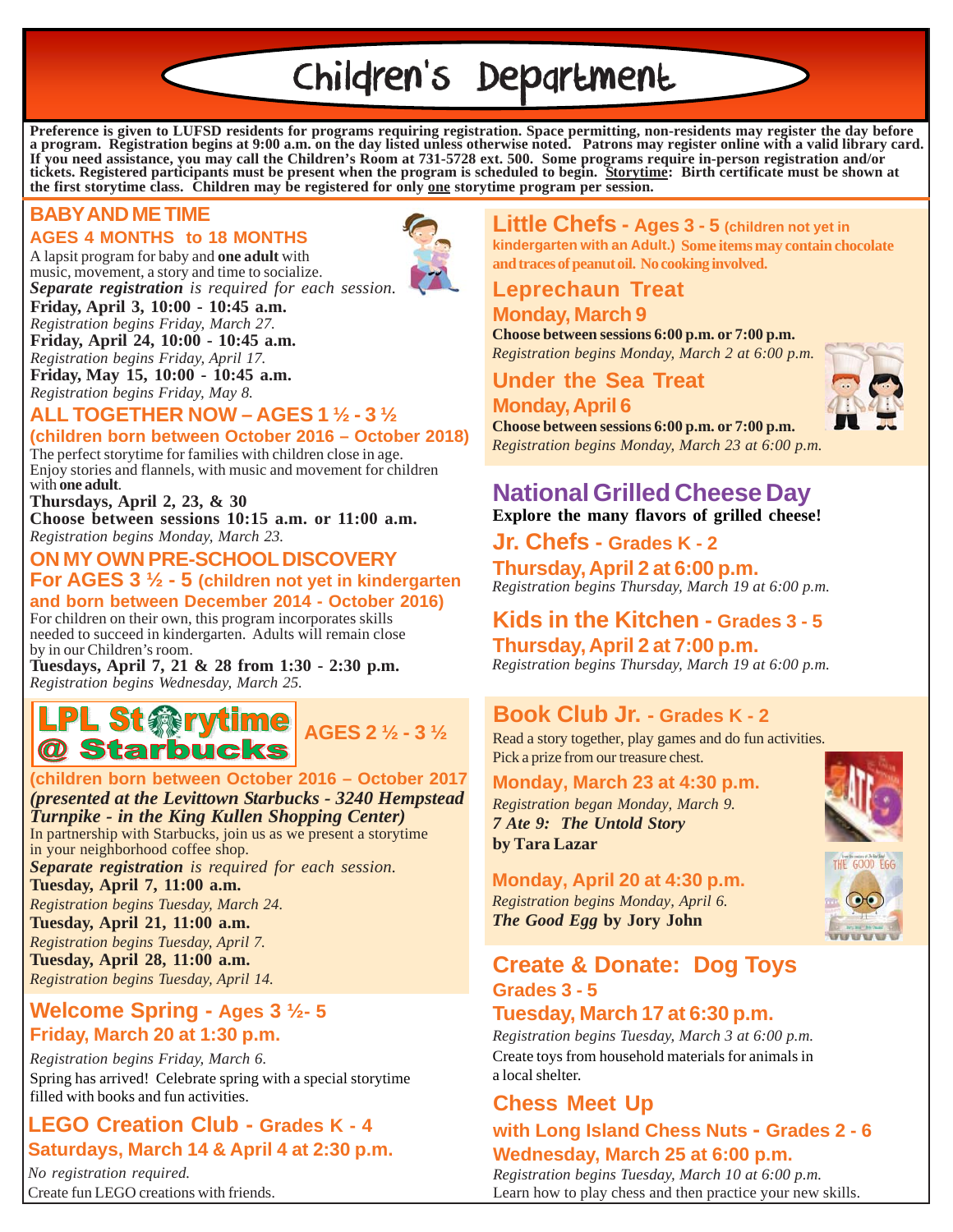# Children's Department

## **Globetrotters - Grades K - 3**



### **Wednesday, March 11 from 6:00 - 7:30 p.m.**

*Registration begins Wednesday, March 4 at 6:00 p.m.* Learn about Ireland, while we create traps to catch tricky Leprechauns. *Program will last 1.5 hours.*

## **Egypt**

**Ireland**

### **Wednesday, April 29 at 6:00 p.m.**

*Registration begins Wednesday, April 15 at 6:00 p.m.* Explore both modern and ancient Egypt. Learn how to write your name in hieroglyphics!

### **Mexico**

### **Tuesday, May 5 at 6:00 p.m.**

*Registration begins Tuesday, April 21 at 6:00 p.m.* Celebrate Cinco de Mayo as we tour Mexico and make our very own pinatas! *Refreshments will be served- please call for more information.*

### **Irish Soda Bread - Grades K - 5 Thursday, March 12**

### **Choose between sessions 6:00 p.m. or 7:00 p.m.**

*Registration begins Thursday, March 5 at 6:00 p.m.* Learn how to make Irish Soda Bread, take it home to bake and enjoy!

## **Jump Bunch**

**Jump Bunch Babies** A music and movement program filled with lively activities and lots of fun.

### **Ages birth - 22 months**

### **Saturday, March 14 at 10:00 a.m.** *Registration begins Saturday, March 7.*

### **Jump Bunch Kids**

**Ages 23 months - 5 years Saturday, March 14 at 11:00 a.m.** *Registration begins Saturday, March 7.*

### **From Page to Screen: Featuring Stories by Mo Willems Ages 3 - 7 Thursday, March 26 at 6:00 p.m.**

*Registration begins Friday, March 13 at 6:00 p.m.* Enter the world of Mo Willems through movies, stories, and more!

### **Positive Discipline: Tips and Tools for Positive Parenting Monday, March 30 at 6:00 p.m.**

*Registration begins Monday, March 16 at 6:00 p.m.* A program just for parents! Learn positive parenting techniques through fun, experiential activities that get everyone involved. Identify new solutions to existing problems with kind but firm methods. Refreshments will be served.

### **Crazy 8's - Grades K - 5**

**Tuesday, March 31** Learn how much fun math can be through crazy activities.

*Registration begins Tuesday, March 17 at 6:00 p.m.* **Choose between sessions 6:00 p.m. or 7:00 p.m.**

### **A Time For Kids**

Play, learn, and grow in this lively program filled with music, movement, and lots of fun.

### **Blooming Babies - Ages birth - 22 months**

**Saturday, April 4 at 10:00 a.m.** *Registration begins Saturday, March 21.*

# **Blossoming Kids**

**Ages 23 months - 5 years Saturday, April 4 at 11:00 a.m.** *Registration begins Saturday, March 21.*



### **Maker Kids: Strawbees - Grades K - 2 Monday, April 13 at 2:30 p.m.**

*Registration begins Monday, March 30.* Put your building skills to the test as we use Strawbees to construct pyramids just like the Ancient Egyptians!

### **Wild Long Island Animal Show For families with children ages 3 years old up to grade 5 Thursday, April 16**



**Choose between sessions 1:00 p.m. or 2:30 p.m. Limit 4 people per library card.**

*Registration begins Thursday, April 9.* Learn about and meet some of the wild animals that live here with us!

# **Maker Kids: 3Doodlers - Grades 3 - 5**

**Friday, April 17 at 2:30 p.m.** *Registration begins Friday, April 10.*

# See what you can create in 3D using our 3Doodlers.

### **Jr. Engineers: littleBits - Grades 3 - 5 Tuesday, April 21 at 7:00 p.m.**

*Registration begins Tuesday, April 7 at 6:00 p.m.* Learn how technology works by using snap together electronic building blocks.

### **Books Before Bedtime - Ages 3 - 7 Thursday, April 23 at 7:00 p.m.**

Cozy up in your pajamas as we read bedtime stories and create a special craft. *Registration begins Thursday, April 9 at 6:00 p.m.*

### **Edible Arrangements - Grades K - 5 Friday, May 8**

**Choose between sessions 5:30 p.m. or 6:30 p.m.** *Registration begins Friday, April 24 at 6:00 p.m.* Create a sweet treat for Mother's Day out of fruit and chocolate, arranged to look like flowers!